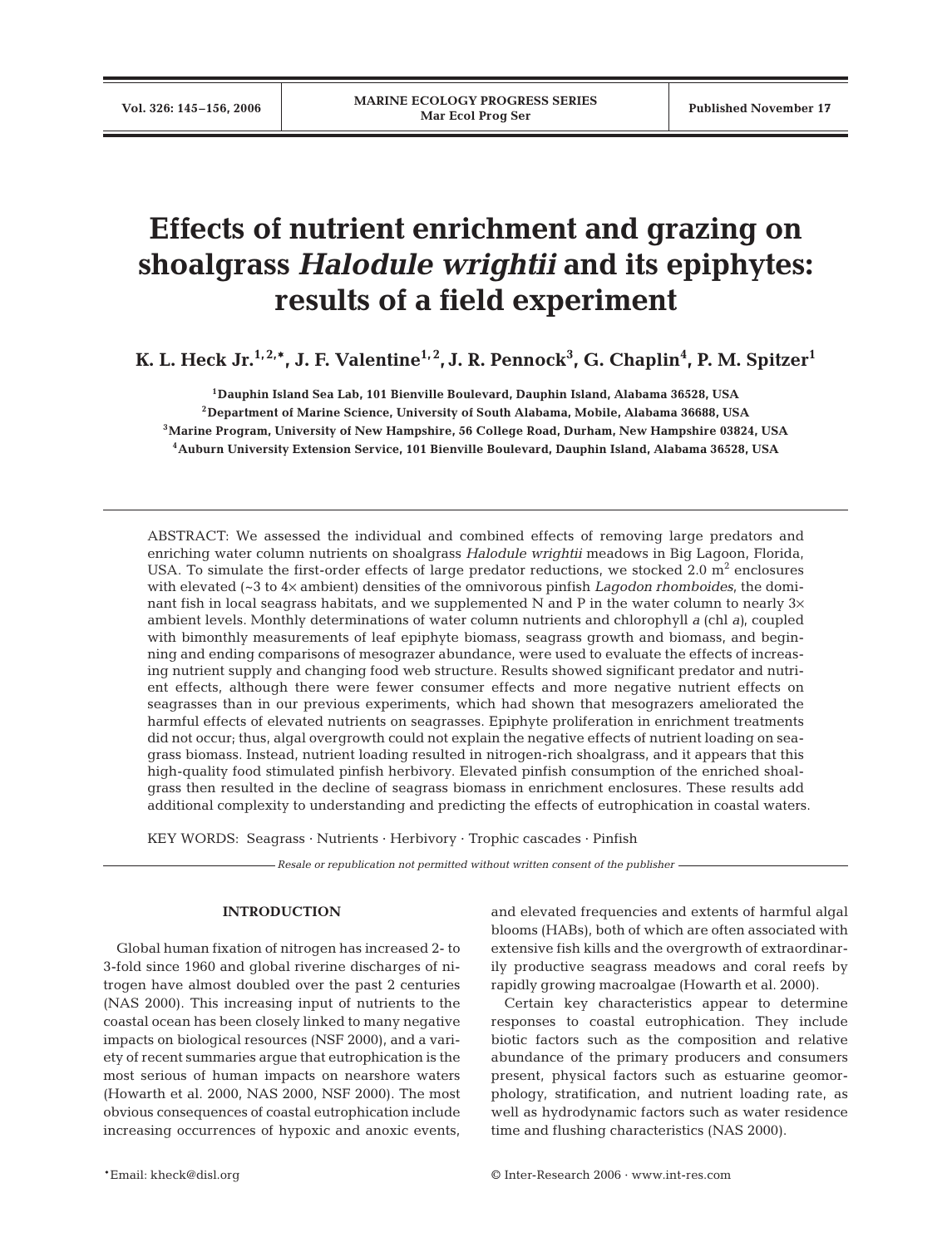Among these factors, the types and abundances of herbivores present may be seriously underrated determinants of the severity of the effects of eutrophication in coastal systems (Duffy et al. 2003). Evidence supporting this hypothesis comes from a variety of locations and types of herbivores. For example, experimental studies of nutrient enrichment have indicated that small benthic herbivores such as amphipods and gastropods, which can consume their body weight or more in algae daily (for a review see Jernakoff et al. 1996), can offset the effects of nutrient enrichment on seagrass meadows (Neckles et al. 1993, Williams & Ruckelshaus 1993, Heck et al. 2000). Very similar results have recently been reported for coral reefs, where the effects of experimental nutrient enrichment were negligible when herbivorous fishes were present (Larkum & Koop 1997, Miller et al. 1999), and for aquatic microalgae growing on ceramic tile substrates, where the effects of nutrient addition on algal growth were balanced by amphipod and gastropod consumption (Lotze & Worm 2002).

An increasing number of well-documented studies implicate fishing as both a direct and indirect cause of shifts in herbivore numbers and species compositions, often with dramatic effects on algal biomass (for a review see Steneck & Carlton 2001). Two especially well-known cases discussed by Steneck & Carlton (2001) involve sea urchin herbivores from cool temperate shores of both the east and west coasts of the United States. On the west coast, after their sea otter predators were overharvested, sea urchin populations increased dramatically, and the feeding activities of the larger urchin populations led to dramatic decreases in the size of kelp forests. On the east coast, significant reductions in the density of finfish predators also led to increased urchin abundance, causing similar largescale kelp disappearances. Recent intense harvesting of sea urchins for the export market during the 1990s has dramatically reduced their numbers, resulting in predicted large increases in kelp abundance.

Studies have also shown that herbivores in seagrass meadows (as well as in mangroves and on coral reefs; Boyer et al. 2004) can differentiate between nutrientenriched and unenriched plants and strongly prefer to feed on nutrient-enriched tissues. Williams (1987) was one of the first to document that nutrient enrichment of turtlegrass sediments led to consumption of virtually all leaf tissue by small parrotfish within 1 wk. Subsequently, McGlathery (1995) reported nearly total removal of aboveground turtlegrass biomass only 9 d after enrichment, and Goecker et al. (2005) found similar results for turtlegrass leaves from eutrophic waters. In their study, near total consumption of enriched leaves occurred and was 5 to 15 times greater than that of leaves from oligotrophic waters. These studies

clearly show that seagrasses can accumulate nitrogen from the water column, and that herbivores will feed selectively on nitrogen-rich seagrass leaves. This could then result in reduced algal accumulation in nutrientenriched seagrass meadows as leaves are consistently cropped, thereby eliminating settlement sites for epiphytic algal spores.

Here we report the results of a test of the hypothesis that consumption by small herbivores can effectively buffer seagrasses from the negative effects of algal overgrowth in eutrophic waters. To do this we conducted field studies at small spatial scales that allowed us to easily manipulate consumer density and elevate nutrient concentrations to levels that mimic those of highly eutrophic coastal waters. Our focus is on seagrass-dominated ecosystems because they are wellknown as essential nursery habitats for a broad variety of economically valuable finfish and shellfish (for a review see Heck et al. 2003), and because, as noted above, eutrophication is strongly implicated in their disappearance (e.g. Howarth et al. 2000).

The species we manipulated, the pinfish *Lagodon rhomboides*, dominates the small fish fauna in northern Gulf of Mexico seagrass meadows from spring to fall (Huh 1984, Stoner & Livingston 1984). Many investigators have recognized the ability of pinfish to control invertebrate and epiphyte abundance (Stoner & Livingston 1984, Luczkovich & Stellwag 1993, Heck et al. 2000). Stomach content analyses show that distinctive feeding stages exist, which vary depending on the area sampled and the time of year (Stoner & Livingston 1984, Luczkovich & Stellwag 1993). In both Florida and North Carolina pinfish are omnivorous when small (approximately 26 to 40 mm SL) and feed heavily on polychaetes, small crustaceans, and epiphytes. As they grow (from 40 to 120 mm SL) algae become increasingly more common in their diet. Finally (>120 mm SL), pinfish feed almost entirely on both algae and seagrasses (cf. Luczkovich & Stellwag 1993).

**Study site.** Big Lagoon, Florida, located in the Perdido Bay system in the north central Gulf of Mexico (30° 23' N, 87° 24' W), is a semi-enclosed lagoon characterized by low energy regimes. In the shallows (<2 m) it contains seagrass meadows dominated by turtlegrass *Thalassia testudinum* and shoalgrass *Halodule wrightii,* along with unvegetated sand flats. Salinity generally ranges from mesohaline to polyhaline (13 to 30 psu annually; Spitzer et al. 2000), temperature varies seasonally from approximately 7 to 30°C (authors' pers. obs.) and the mean tidal range is 0.5 m (Spitzer et al. 2000). Our previously unpublished measurements have shown relatively low summer nutrient levels, ranging from 0.01 to 2.73 µM nitrate, 0.3 to 2.6 µM ammonium, 0.0 to 15.35 µM silicate and 0.0 to 0.14 µM phosphate. We have also observed that sum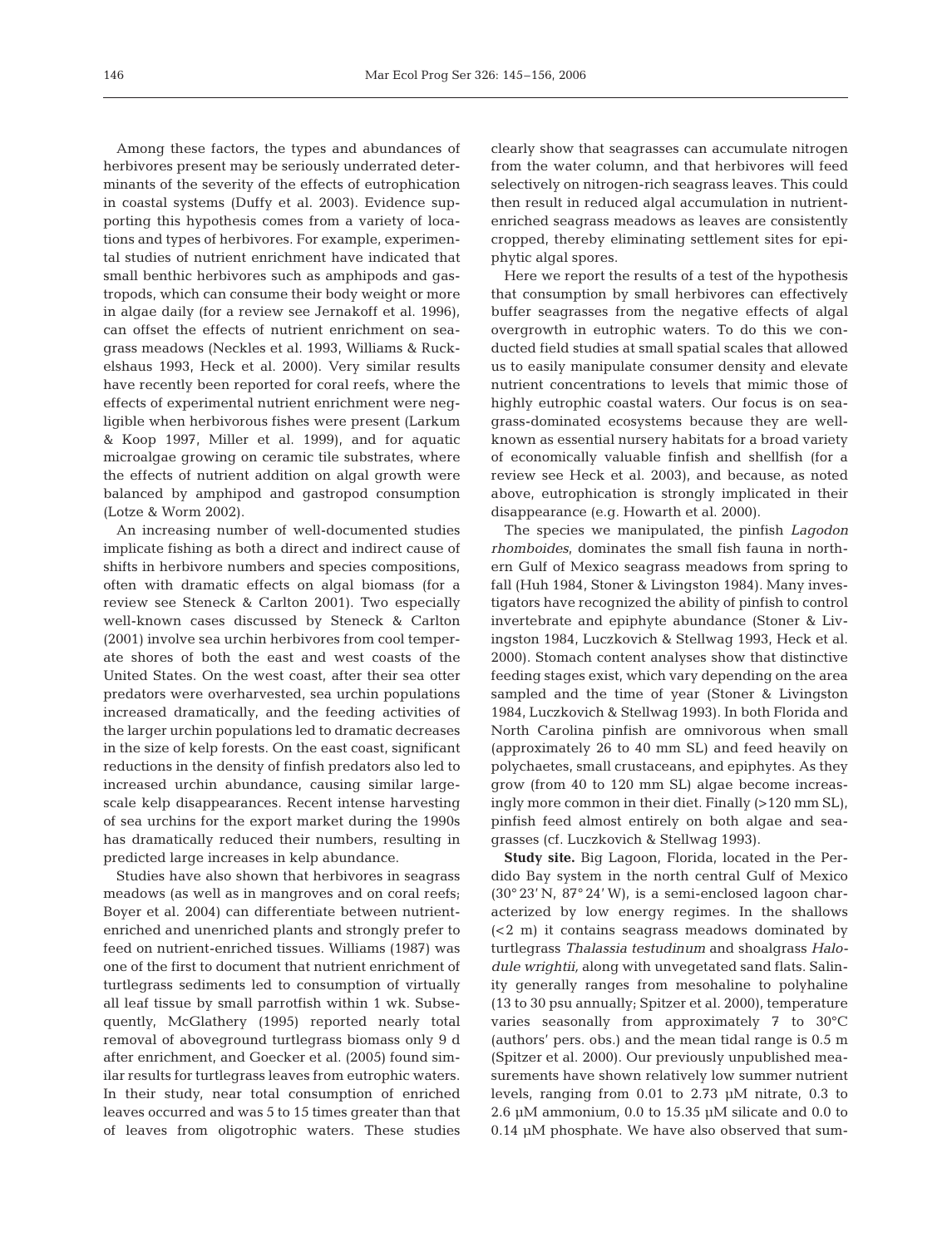mer water column chl *a* values are low, ranging from 0.17 to 6.16  $\mu$ g l<sup>-1</sup> (unpubl. data).

# **MATERIALS AND METHODS**

**Experimental design.** To test the combined effects of nutrient enrichment and increased pinfish density on mesograzer abundance and species composition, epiphyte abundance, and seagrass biomass and growth, 24 approx.  $2 \text{ m}^2 (1.4 \times 1.4 \text{ m})$  enclosures were installed in a dense stand of shoalgrass, parallel to shore at depths of approx. 1 m. Each enclosure was made of plastic net  $(1.2 \times 1.6 \text{ cm mesh})$  held in place by a PVC frame. Bird netting tops (1.9 cm mesh) maximized light passage and prevented fish from entering or leaving enclosures.

The experiment's two main effects, pinfish density manipulation (ambient density pinfish  $= 1 \times F$ , and elevated pinfish density =  $10\times$  F) and nutrient enrichment  $(ambient = -N$  and elevated nutrient concentrations = +N), were tested in a factorial design. Each treatment had 6 replicates and treatments were randomly assigned. Cross-contamination was avoided by increasing the spacing between the nutrient and nonnutrient cages. To establish baseline conditions, preexperiment sampling (Time 0, T0) was conducted on May 22, 2000, and all treatments were in place by the end of May 2000. The experiment was run for 139 d with midterm sampling (T1) of selected parameters in July and the final sampling (T2) during the second week of October 2000.

**Nutrient additions.** In each nutrient enclosure, PVC tubes (11 cm diameter  $\times$  30 cm length with twenty 2 cm holes) containing 500 g dry wt (DW) of Osmocote<sup>TM</sup> slow release fertilizer (N:P molar ratio  $= 16:3$ ) were attached to each cage leg at a distance of 10 cm above the substrate. One additional tube was suspended in the center of the cage within the seagrass canopy. Nutrients were replaced at approximately 4 wk intervals, as previous studies (see below) have shown that the nutrients are initially released in a 'burst' with subsequent slow release over a number of weeks. Replacing the Osmocote<sup>TM</sup> every 4 wk should have limited the amount of time between 'bursts' and resulted in high overall nutrient loading. The exteriors of nutrient tubes were cleaned with wire brushes where required, and hosed down during each replacement of Osmo- $\mathbf{cote^{TM}}$ 

To characterize the dissolution rates of  $Osmocote^{TM}$ , laboratory experiments (reported in Heck et al. 2000) were conducted at temperatures commonly encountered during the seagrass growing season (15, 20 25, and 30°C). Individual PVC tubes containing 500 g DW of OsmocoteTM were submerged in 30 psu seawater in 19 l buckets that were mixed with magnetic stirrers. Five replicates were used for each temperature treatment. Samples were collected on Days 0 and 1, and subsequently at approximately 3 d intervals over a 10 to 15 d period. These experiments showed that fertilizer release occurred in an initial burst phase followed by a constant release rate until the nutrients were exhausted (cf. Fig. 2 in Heck et al. 2000). These laboratory data allowed us to estimate nutrient loading rates during our field experiments. During each nutrient tube replacement, 25 tubes (20 attached to support poles and 5 free hanging tubes) were collected and dried to a constant weight. Osmocote<sup>TM</sup> loss rates (q tube<sup>-1</sup> d<sup>-1</sup>) were calculated based on the change in  $Osmocote^{TM}$  weight over time and N and P delivery rates (mmol tube<sup>-1</sup> d<sup>-1</sup>), and loading rates (mmol m<sup>-2</sup>  $d^{-1}$ ) were calculated (Fig. 1; Table 2).

**Fish manipulations.** Previous studies have shown that such enclosures effectively excluded large fish predators (e.g. sharks, red drum, spotted sea trout, and jacks) while allowing smaller invertebrates (e.g. grass, shrimp) and fish smaller than the cage mesh (e.g. young-of-the-year pinfish) access and egress (cf. Heck et al. 2000).

Young-of-the-year pinfish *Lagodon rhomboides* were captured by trawling and used to stock  $1\times$  F and  $10\times$  F cages at densities of 6 ind. cage<sup>-1</sup> (or 3 m<sup>-2</sup>) and 60 ind. cage<sup>-1</sup> (or 30  $\mathrm{m}^{-2}$ ), respectively. The majority of fish ranged in size from 73 to 100 mm in total length (TL), as pinfish >73 mm TL could be retained by the mesh of the enclosures. Prior to pinfish additions, all cages were seined to remove fish larger than the cage mesh.

Our small predator treatments were initially estimated to approximate ambient pinfish densities (3 fish  $\rm{m}^{-2}$ ) and 10× ambient 'natural' densities (30 fish  $\rm{m}^{-2}$ )



Fig. 1. Dissolution rates of Osmocote™ held in 5 cm diameter PVC tubes containing 500 g DW premeasured Osmocote™. Tubes were either hung on rebar stakes (noted as hang mean) or attached to the poles supporting the field enclosures (pole mean)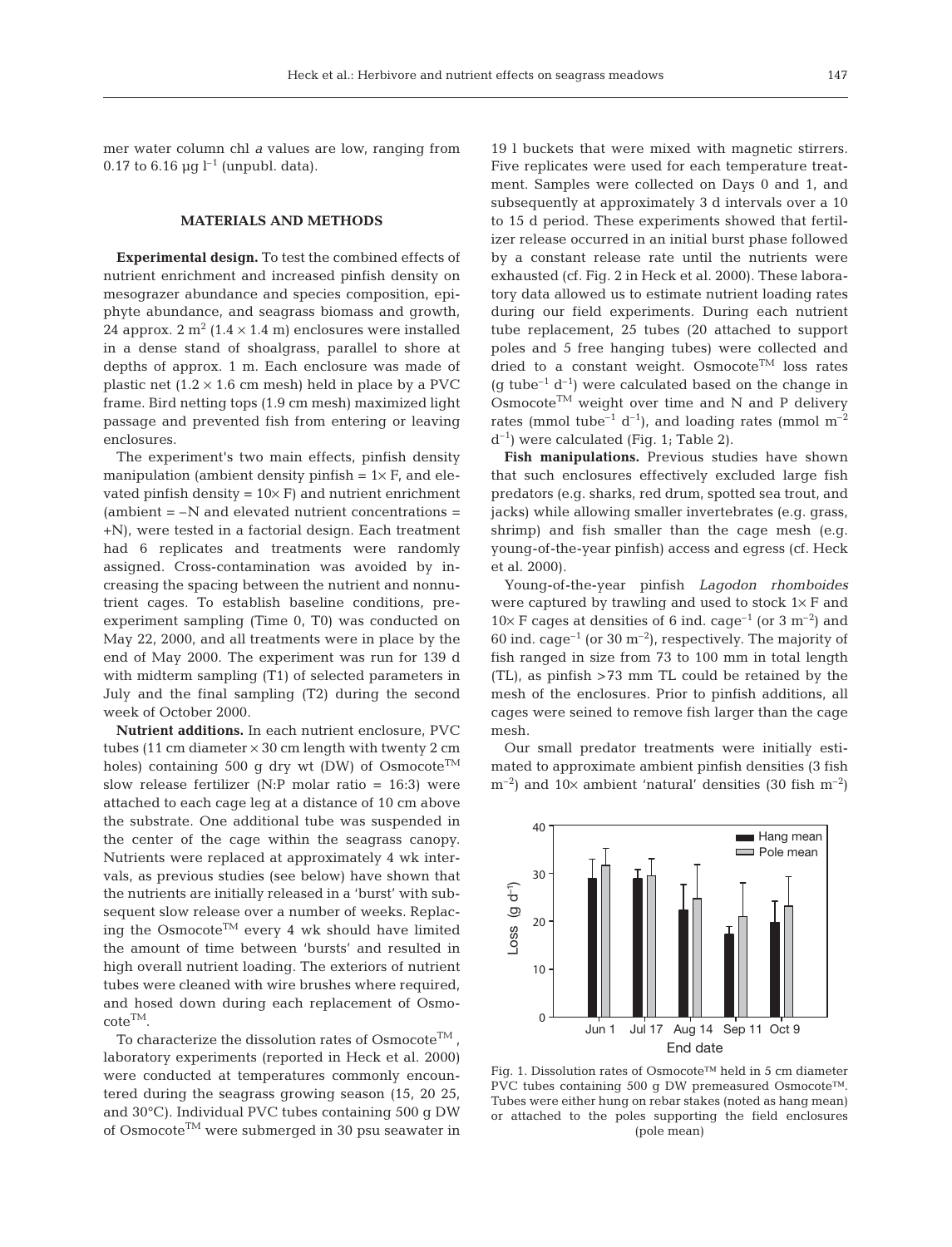in May. This ambient estimate was based on the few semi-quantitative studies of pinfish densities found in the literature. For example, mean pinfish density in Redfish Bay was estimated to be  $2.3 \text{ m}^{-2}$  (Huh 1984), and in St. Joseph Bay, Florida, density ranged from around 0.14 to 4.6  $\mathrm{m}^{-2}$  during the spring to fall months (Thompson 2000). However, because sampling of juvenile fish abundance using seines and trawls typically underestimates fish density by 30 to 70% (Kjelson & Johnson 1978), we concluded that our initial stocking density was probably substantially lower than the nominal 10× 'natural' pinfish densities. For example, if our estimate of 3 fish  $m^{-2}$  were only 30% of actual densities, the actual abundances would be around 10  $\mathrm{m}^{-2}$ . If they represented 70%, actual densities would be around  $4.3 \text{ m}^{-2}$ . Therefore, we estimate that our nominal  $10\times$  densities actually ranged from around 1.9 to 4.4× 'natural densities.' These 'enhanced' pinfish densities were used to simulate what might happen if large piscivorous predators were removed from the system by overharvesting, and pinfish populations responded by increasing their densities.

**Sampling regime.** All experimental plots were sampled monthly for water column nutrients and chl *a* concentrations from May to October in 2000, the period of greatest seagrass growth in the northern Gulf of Mexico (Valentine & Heck 1991). During each nutrient sampling, duplicate water samples were collected from each enclosure to document the magnitude of our nutrient enrichment and its impact on water-column chl *a* concentrations. To minimize disturbance within the enclosures, water samples were collected at the canopy height from outside each enclosure. To do this, a 2 m long aluminum pipe containing Tygon tubing was inserted through the cage mesh and samples were collected using acid-washed 60 ml syringes. Water samples were placed on ice until  $(< 2 h)$  they could be filtered through Whatman<sup>TM</sup> GF/C filters and frozen in 60 ml plastic bottles. Nutrient analyses were carried out on samples using standard wet chemical techniques (Skalar Manual Publication # 0101022 A.US) adapted for use on an SANplus Autoanalyzer. Chl *a* concentrations were determined using a Turner Designs Model TD-700 Fluorometer following the acidification method of Lorenzen (detailed in Strickland & Parsons 1972).

Bimonthly estimates of epiphyte chl *a* concentration and seagrass biomass were determined from shoots collected in 1 haphazardly placed  $0.06$  m<sup>2</sup> core per enclosure. Samples were placed in prelabeled plastic bags, frozen and stored for later analyses. In the lab, 5 to 10 randomly selected shoots from each sample were used to measure leaf length and width (not reported separately here) and to quantify epibiota on the leaves.

All measured leaves were then scraped to remove epibionts, and the epibionts were then filtered onto a WhatmanTM GF/F filter for chl *a* analysis. We used this chlorophyll measure as a surrogate for the biomass of epiphytic algae.

Shoalgrass growth was estimated at the midpoint and end of the experiment using a modified clipping technique. One 10 cm diameter ring was placed in each cage and all plant material above the sheath was removed by cutting with scissors. Samples were collected within 10 to 14 d after clipping by inserting a corer into the ring and removing all above and below ground material. Any aboveground material within the core was considered new growth and was separated from the sample. All new leaves were dried to a constant weight at 80°C and ashed at 500°C for 3 h to estimate net aboveground primary production (g ashfree dry wt [AFDW]  $m^{-2} d^{-1}$ ). This method measures regrowth of seagrass leaves and is known to underestimate net above ground primary production by 38 to 56% (Hauxwell et al. 2001).

Invertebrate mesograzers were collected at the beginning and end of the experiment from each enclosure using a  $0.07 \text{ m}^2$  plastic cylinder whose lower edge was embedded in the sediment. The contents of the cylinder were sampled by a gasoline-powered suction pump (cf. Orth & Van Montfrans 1987) and all material was passed through a 0.5 mm collecting bag where larger motile epibiota were retained. Following collection, samples were sieved on a 0.5 mm mesh screen to remove additional material, placed on ice, and frozen. Animals were identified only to the extent necessary to classify them trophically (Table 1), according to published information (cf. Neckles et al. 1993, Williams & Ruckelshaus 1993). Free-living amphipods, caridean shrimp, and gastropods constituted the majority of mesograzers we collected.

Seagrass samples were taken at the beginning and the end of the experiment and used to determine C:N:P ratios of the leaves as a means of documenting the effectiveness of delivery of nutrients by the Osmo-

Table 1. Mesograzer categories used in classification of mobile epibiota

| Gastropoda<br>Turbo<br>Rissoina<br>Modulus<br><b>Bittiolum</b><br>$C$ erithium<br>Crepidula<br>Mitrella<br>Anachis | Chitons<br>Isopods<br>Amphipods<br>Penaeid shrimp<br>Caridean shrimp (minus alpheids)<br>Hermit crabs<br>Spider crabs |
|--------------------------------------------------------------------------------------------------------------------|-----------------------------------------------------------------------------------------------------------------------|
| Dentimargo                                                                                                         |                                                                                                                       |
|                                                                                                                    |                                                                                                                       |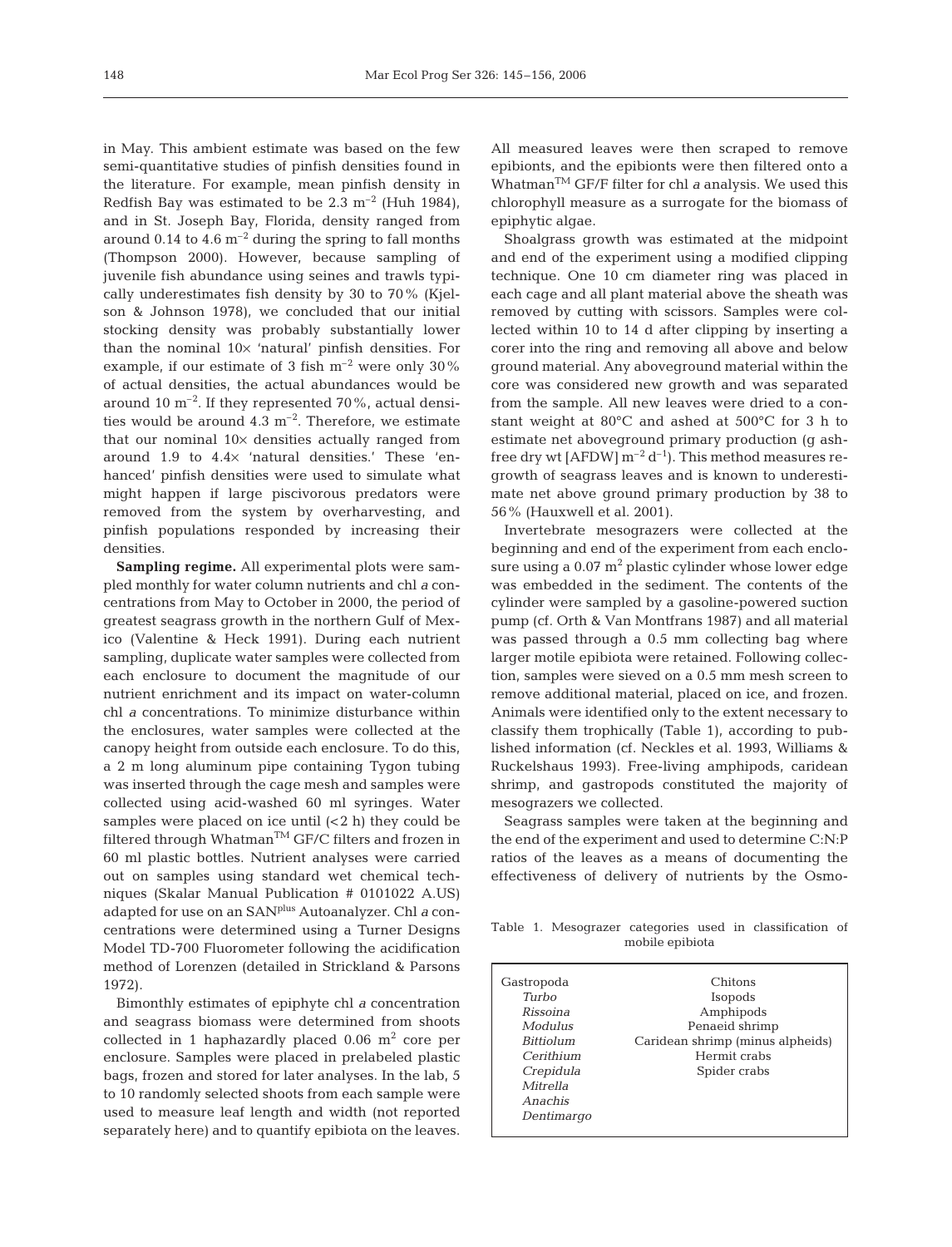

Fig. 2. Pooled nitrate and nitrite concentrations (+1 SE) by date during 2000. Nutrient additions are indicated, and significant differences in water column concentrations following nutrient additions are noted by an asterisk

cote™ in the enrichment treatments. An additional core was taken from each cage and haphazardly selected leaves were then removed from the sample and scraped of epibionts. The seagrass portion was dried at 60°C to a constant weight and then ground to a powder with a mortar and pestle. The dried samples were then analyzed for percent carbon and percent nitrogen in the Carlo Erba NA1500 CNS analyzer following a standard protocol (Carlo-Erba NA 1500 operating manual). Percent particulate organic phosphorus was determined using a standard wet chemical technique (Solorzano & Sharp 1980).

Cage inspection and repair was conducted biweekly to ensure enclosure integrity. After the final sampling in October, all fish in each cage were collected by seining and were identified, enumerated and measured for TL and SL in mm.

**Statistical analyses.** Two-way analysis of variance (ANOVA) was used to analyze the effects of small predator manipulation and nutrient enrichment on measurements of seagrass biomass and growth, mesograzer abundance, epibiont abundance as estimated by chl *a*, inorganic nutrients, and water column chl *a*. Final fish counts were also analyzed using 2-way ANOVA. When data failed the homogeneity of variance assumption of ANOVA (according to Levene's test), data were log-transformed and retested to ensure that this assumption was met. Results were considered to be significant when p < 0.05, unless otherwise noted.

# **RESULTS**

# **Water column nutrients and chl** *a*

Water samples collected in May before the start of the experiment were not significantly different in nitrate-nitrite, ammonium, or phosphate levels among treatments. While nutrient concentrations varied during the experiment as a result of natural input and wind-mixing, very large amounts of Osmocote™ were dissolved in the +N treatments, and nitrogen concentrations were often 3× greater than those in the  $-N$  plots (Figs. 2 & 3). Nitrogen levels decreased over time, but generally remained elevated in the +N treatments throughout the experiment (Figs. 2 & 3), and high concentrations were consistently observed following the replacement of fertilizer tubes (Figs. 2 & 3). Across all months, nitrite-nitrate con-

centrations were greatest immediately after nutrient addition, with levels ranging from 0.37 µM in August and September to around 14.0 µM in June (Fig. 2). Excluding the initial sampling date and the August 31, 2000 sampling, nitrite-nitrate concentrations were always higher in the +N treatments than in the –N treatments. The lowest ammonium levels in the  $-N$  treatments were in July  $(0.21 \mu M)$  and the highest during August (2.17 µM; Figure 3). Ammonium concentrations in nutrient enriched treatments ranged from 0.37 µM in September to over 21.0 µM



Fig. 3. Ammonium concentrations (+1 SE) by date during 2000. Nutrient additions are indicated, and significant differences in water column concentrations following nutrient additions are noted by an asterisk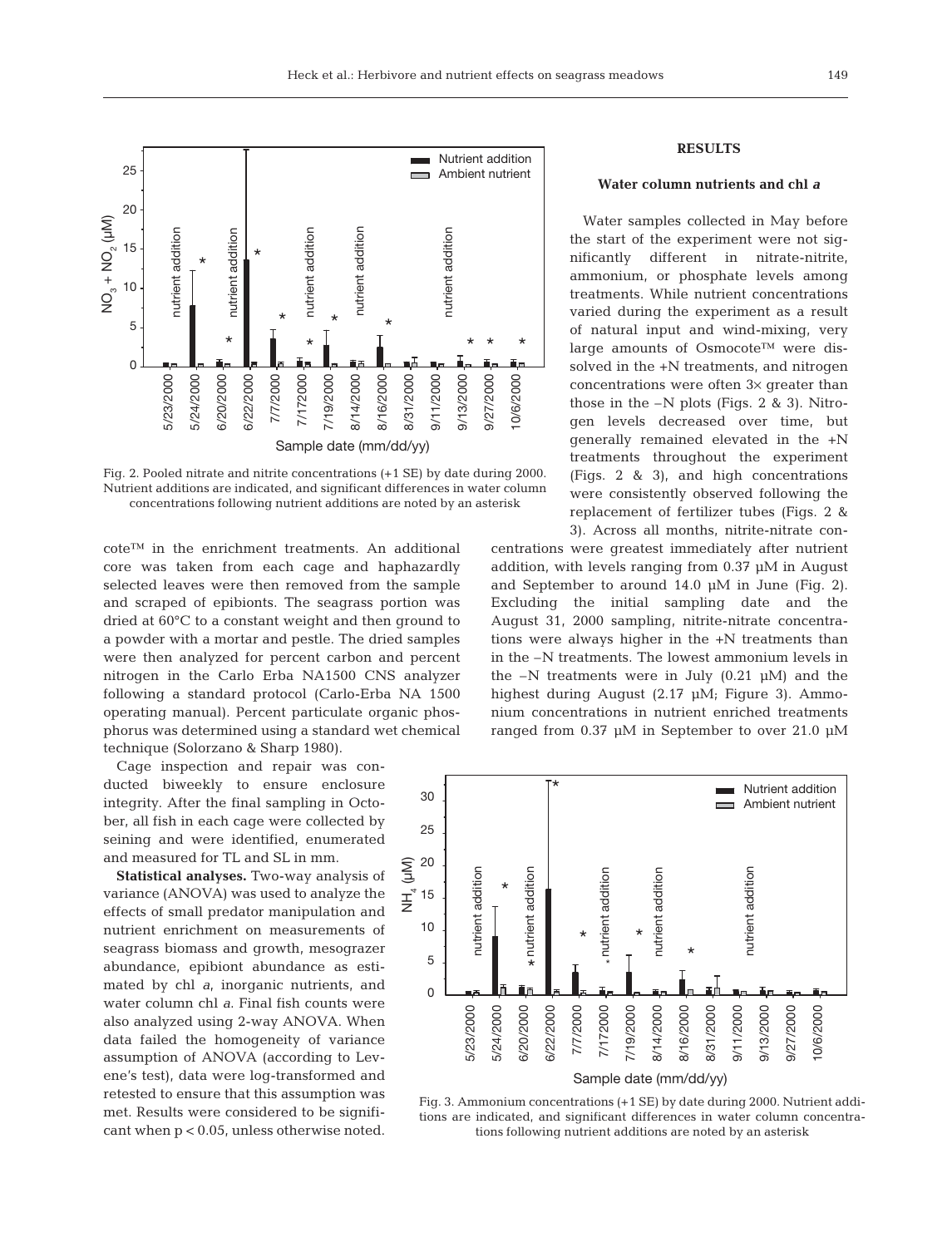

Fig. 4. Phosphate concentrations (+1 SE) by date during 2000. Nutrient additions are indicated, and significant differences in water column concentrations following nutrient additions are noted by an asterisk

in June. Significant enrichment effects occurred during May, June, July, and the second sampling date in August (Fig. 3), but no significant effects were detected later in the year.

Phosphate concentrations ranged from 0.046 µM (October) to  $0.18$  µM (June) in the  $-N$  treatments (Fig. 4), and were highest in the +N treatments in June (nearly 1.0  $\mu$ M) and lowest in September (0.062  $\mu$ M). Only twice was there a clear signal of elevated phosphate concentration (Fig. 4).

Even though water column concentrations were seldom measured at extremely high levels, nutrient loading rates were very high when compared to loading rates measured in prior studies (Table 2). Only the study by Harlin & Thorne-Miller (1982) delivered nutrients at higher rates than we did, with loading rates in their experiment of approximately  $10\times$  that of our earlier experiments in turtlegrass meadows in St. Joseph Bay, Florida.

Water column chl *a* concentrations were variable (from 2 to nearly 8  $\mu$ g l<sup>-1</sup>) and showed few treatment effects except in July and the final sampling in October (Fig. 5).

#### **Mesograzers**

There was substantial, albeit nonsignificant, heterogeneity in mesograzer abundance among treatment plots at the beginning of the experiment owing to natural spatial variability (Fig. 6). By the end of the experiment, although mesograzer densities declined by more than 50% within each treatment during the experiment (Fig. 6), there were no significant treatment effects  $(p > 0.05)$ . Unexpectedly, however, there were more, not fewer, mesograzers in the elevated pinfish treatments at the end of the experiment. However, this was primarily due to an abundance of the small gastropod *Bittiolum varium*, which is infrequently fed upon by juvenile pinfish (Luczkovich & Stellwag 1993). When *B. varium* was removed from consideration and only crustacean mesograzers were analyzed, there were fewer grazers in the high density fish treatment, as expected, although differences were again not significant (Fig. 7).

#### **Epiphytes**

There were no significant differences in epiphyte chl *a* concentrations among treatments at the start of the experiment, although there was a significant fish effect on epiphyte chl *a* at the midpoint of the experiment (Fig. 8; T1, *F*1,28 = 5.36; p < 0.03), with less chl *a* in high fish density treatments. By the end of the experiment, there were both significant nutrient and fish effects (Fig. 8;  $F_{1,28} = 6.4$ ,  $p < 0.02$ ), with significantly more chl *a* on the seagrass leaves in the high nutrient



Fig. 5. Chl *a* concentrations (+1 SE) by date and treatment during 2000. Nutrient additions are indicated, and significant differences in water column concentrations following nutrient additions are noted by an asterisk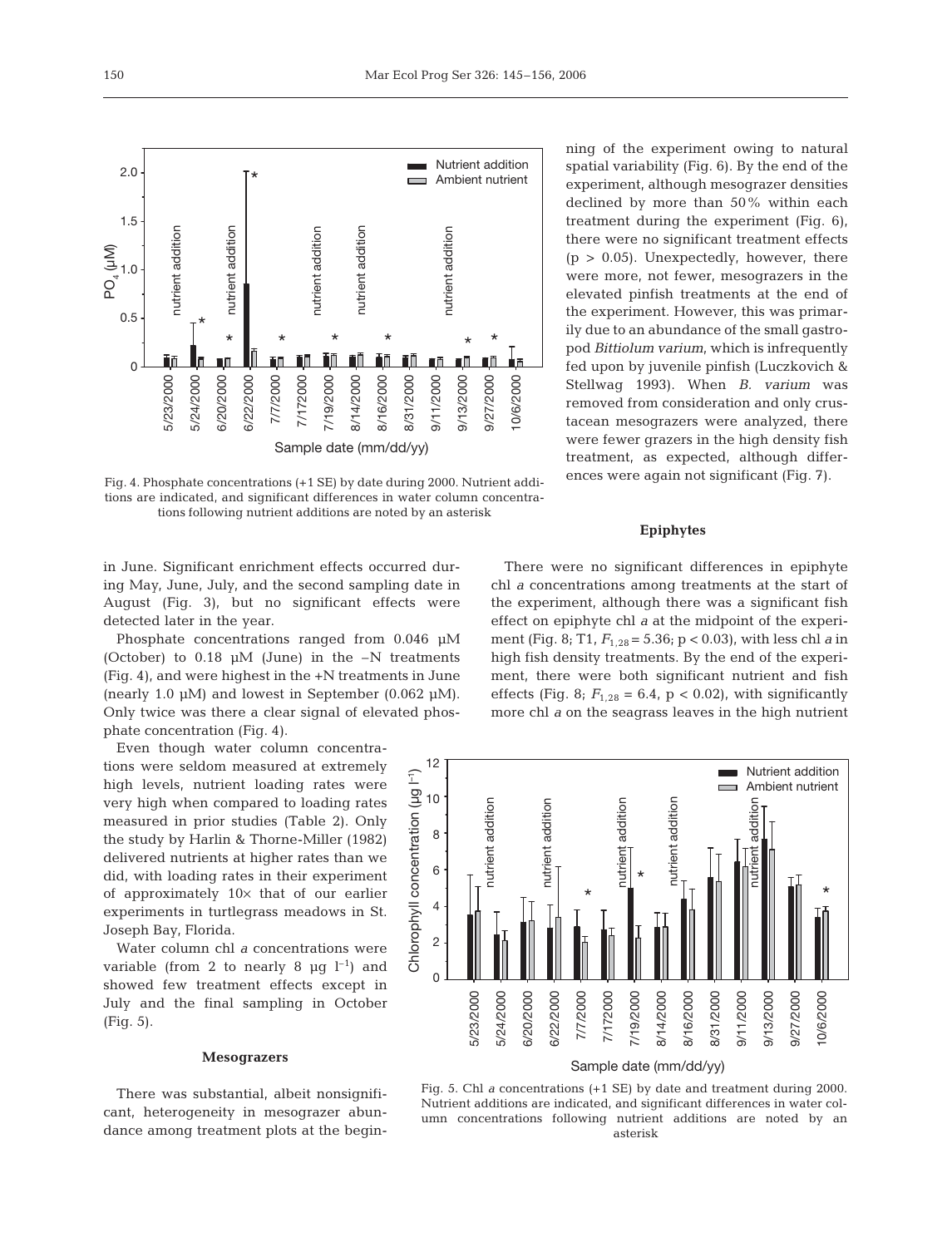|                                                                                                                                                        | N-loading<br>(mmol m <sup>-2</sup> d <sup>-1</sup> ) | P-loading<br>(mmol m <sup>-2</sup> d <sup>-1</sup> ) | Ambient<br>[N] $(\mu M)$ | Treatment<br>[N] $(\mu M)$ | Ambient<br>$[P](\mu M)$ | Treatment<br>$[P](\mu M)$ |  |
|--------------------------------------------------------------------------------------------------------------------------------------------------------|------------------------------------------------------|------------------------------------------------------|--------------------------|----------------------------|-------------------------|---------------------------|--|
| <b>Field manipulations</b>                                                                                                                             |                                                      |                                                      |                          |                            |                         |                           |  |
| Present study <sup>a</sup>                                                                                                                             | 576-886                                              | $35 - 54$                                            | $0.3 - 0.5$              | $0.4 - 13.6$               | $0.06 - 0.2$            | $0.07 - 0.85$             |  |
| Heck et al. $(2000)^a$                                                                                                                                 | $77 - 123$                                           | $5 - 7$                                              | $0.3 - 5.3$              | $0.5 - 7.0$                | $0.0 - 0.14$            | $0.1 - 0.4$               |  |
| Harlin & Thorne-Miller $(1982)^a$                                                                                                                      | 1971-3857                                            | $257 - 429$                                          | $0.4 - 2.3$              | $1.0 - 21.6$               | $0.0 - 1.0$             | $0.1 - 5.6$               |  |
| Neckles et al. $(1993)^b$                                                                                                                              |                                                      |                                                      | $4.0 - 10.8$             | $10.6 - 37.8$              | $10.7 - 1.6$            | $1.8 - 3.4$               |  |
| Williams & Ruckelshaus (1993) <sup>b</sup>                                                                                                             | $476 - 510$                                          |                                                      | $3.6 - 45.0$             | $3.6 - 45.0$               |                         |                           |  |
| McGlathery (1995)                                                                                                                                      | 300                                                  | 34.5                                                 | $1.0 - 2.0$              | $4.0 - 4.5$                | < 0.05                  | 0.10                      |  |
| Selected estuaries <sup>c</sup>                                                                                                                        |                                                      |                                                      |                          |                            |                         |                           |  |
| Apalachicola Bay                                                                                                                                       |                                                      |                                                      | 5.4                      |                            | 0.2                     |                           |  |
| Chesapeake Bay                                                                                                                                         | 1.9                                                  | 0.11                                                 | 20                       |                            | 0.5                     |                           |  |
| Delaware Bay                                                                                                                                           | 19.2                                                 | 1.6                                                  | 110                      |                            | 1.2                     |                           |  |
| Narragansett Bay                                                                                                                                       | 2.7                                                  | 0.22                                                 | 8.1                      |                            | 1.9                     |                           |  |
| Thames Estuary, UK                                                                                                                                     | 87.7                                                 | 8.7                                                  |                          |                            |                         |                           |  |
| <sup>a</sup> Dissolved inorganic nitrogen (DIN) added as $NO_3$ and $NH_4$ , <sup>b</sup> DIN added as $NH_4$ only, Estimated from Nixon et al. (1986) |                                                      |                                                      |                          |                            |                         |                           |  |

Table 2. Estimated loading rates and measured nitrogen and phosphorus concentrations in the present study compared with those of previous experimental manipulations in seagrass systems and selected estuaries

treatments and in the ambient density fish treatments. However, mean epiphyte chl *a* concentrations were lower at the end than at the beginning of the experiment in all treatments except the nutrient enrichmentambient fish density treatment.

#### **Seagrass biomass and growth**

Seagrass biomass was significantly lower in the nutrient enrichment enclosures at the start of the experiment in May (T0) due to existing spatial heterogeneity and remained lower (although not significantly so) at the midpoint of the experiment in July (T1). At the end of the experiment in October (T2), biomasses were once again significantly lower in the nutrient enrichment treatments (Fig. 9;  $F_{1,28} = 12.36$ ; p < 0.01). No significant fish effects were observed at the end of the experiment. Even though the biomass in the elevated nutrient treatment was significantly lower than the ambient treatment at T0, all treatments decreased in biomass by the end of the experiment. The observed decreases were proportionally greater in nutrient than in fish treatments; thus, there was greater seagrass biomass decline in the nutrient addition enclosures.

Although no seagrass growth measurements were made in individual enclosures at the beginning of the experiment (to minimize disturbance), at the midpoint there were no significant differences among treatments. By the end of the experiment in October, however, there were significant nutrient effects (Fig. 10;  $F_{1,28}$  = 7.02; p < 0.02): seagrass in treatments with added nutrients grew significantly slower than treatments with ambient nutrient concentrations.



Fig. 6. Grazer density by sample time (T0, T2) and treatment during 2000. Treatments represented by:  $-N =$  no nutrient additions;  $+N =$  nutrient additions;  $1 \times F =$  ambient pinfish; and  $10\times$  F = pinfish additions. NE = no significant effects. Error bars +1 SE



Fig. 7. Grazer density without *Bittiolum varium* (no. m–2) by month and treatment during 2000. Abbreviations as in Fig. 6. Error bars +1 SE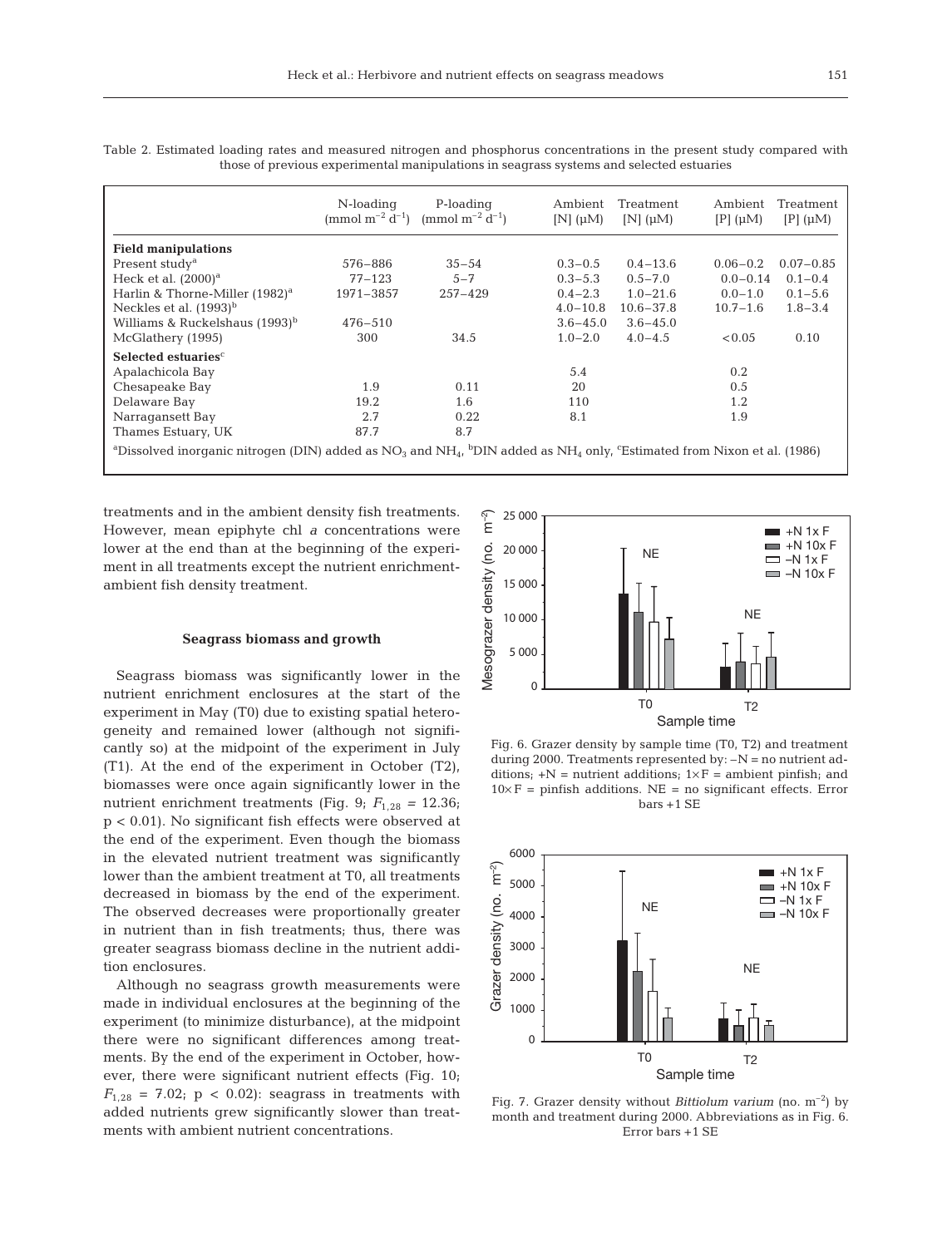$+N$  1x F +N 10x F  $\Box$  –N 1x F  $\equiv$  -N 10x F

**NUT** F

 $\equiv$ 

T2



T0 T1

F

Sample time

**NE** 



Fig. 9. Aboveground plant biomass by month and treatment during 2000. AFDW: ash-free dry wt. Other abbreviations as in Figs. 6 & 8. Error bars +1 SE



Fig. 10. Mean leaf growth by sample time and treatment. Abbreviations as in Figs. 6 & 8. Error bars +1 SE



Fig. 11. C:N ratios by sample time (T0, T2) and treatment during 2000. Abbreviations as in Fig. 6. Error bars +1 SE. #Significant differences (p < 0.01)

# **Effectiveness and maintenance of treatments during the experiment**

At the time of the final sampling in October, additional seagrass leaves were collected to compare C:N and C:P ratios between nutrient treatments. Results clearly indicated that leaf C:N ratios were significantly reduced in nutrient addition enclosures (Fig. 11). Although there were no significant reductions in C:P ratios, all treatments did show reductions in C:P ratios by the end of the experiment (Fig. 12). In addition, it is noteworthy that results for the –N treatments show no evidence that the presence of fish or their excretory products were taken up by the seagrass leaves.

Initially, *Lagodon rhomboides* was stocked at 6 (1× F treatments) and 60 fish per cage  $(10\times$ F treatments). Six mo later pinfish numbers had declined in all enclosures (presumably because of escapes or mortality), so that the  $10\times$ F treatments contained approximately  $7$  to 8× the density of ambient density enclosures (Fig. 13). Nevertheless, this difference was highly significant  $(F_{1,34} = 186.95; p < 0.0001)$ . Additional immigrant fish species removed from cages included small pigfish, toadfish, pipefish, and gobies. These additional species never exceeded a mean density of  $>0.2$  fish cage<sup>-1</sup>. Pinfish in the enclosures ranged from 50 to 135 mm TL, with the majority in the 70 to 100 mm TL range (Fig. 14). Only about 10 to 15% of these fish were smaller than the size (<72 mm SL) that was able to enter the enclosures, and they therefore represent fish that colonized the enclosures during the experiment. In addition, nearly 10% of the fish in the enclosures grew to sizes greater than 100 mm SL, and these fish were of the size that frequently consumes seagrass leaves (Luczkovich & Stellwag 1993).

area) 160

Epiphyte chl *a* (mg chl *a* m–2 plant surface area) 160

Epiphyte chl a

(mg chl a m<sup>-2</sup> plant surface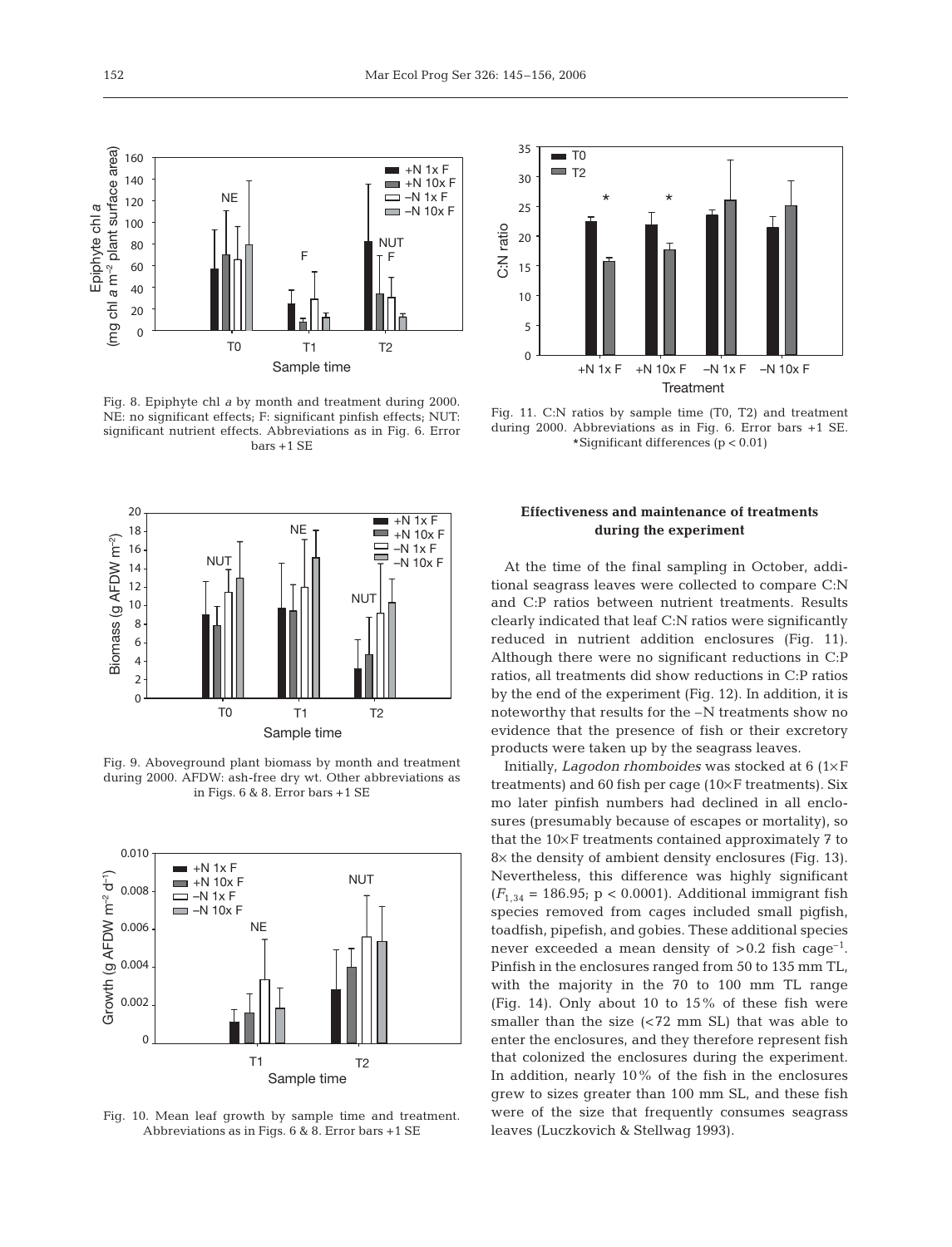

Fig. 12. C:P ratios by sample time (T0, T2) and treatment during 2000. Abbreviations as in Fig. 6. Error bars +1 SE

# **DISCUSSION**

The conventional wisdom regarding the effects of nutrient enrichment on submerged aquatic vegetation (SAV) has been that increasing nutrient supplies lead to the overgrowth of seagrasses by fast-growing algae, resulting in the eventual disappearance of seagrasses from eutrophic systems (Duarte 1995, Howarth et al. 2000, NAS 2000, Hauxwell et al. 2001). This is the explanation most often proposed to account for the loss of seagrasses in North America (Short et al. 1995), Europe (Giesen et al. 1990), and Australia (Cambridge & Mc-Comb 1984). However, as noted previously (Heck et al. 2000), experimental studies that included manipulations of mesograzers (small crustacean, gastropod, or fish grazers) in their design have consistently found that grazing effects on epiphytic algal biomass were more significant than those of nutrient enrichment. In our previous experiments in turtlegrass meadows (Heck et al. 2000) we, too, found few significant nutrient effects. In contrast, manipulation of pinfish densities resulted in significant effects on mesograzer density, epiphyte biomass, and the production, leaf length, and shoot density of *Thalassia testudinum*. In aggregate, the results from these studies, many of which have been reviewed previously by Jernakoff et al. (1996), clearly showed that the stimulatory effects of increased nutrient loading on epiphyte abundance were greatly reduced when grazers were included in the design of experiments. More recently, a meta-analysis (Hughes et al. 2004) of all of the existing studies, including those cited above, that have compared the relative effects of nutrients and grazers on the epiphytic biomass support our qualitative conclusion that grazers are a key determinant of the extent to which epiphytes can overgrow living seagrass leaves. As they state: 'The positive ef-



Fig. 13. Mean number of pinfish *Lagodon rhomboides* and other fish species by treatment seined from cages in October 2000. Treatments with different letters above them are significantly different ( $p < 0.05$ ). Abbreviations as in Fig. 6. Error bars +1 SE



Fig. 14. *Lagodon rhomboides.* Size frequency distribution of pinfish seined from cages in October 2000

fects of epiphyte grazers were comparable in magnitude to the negative impacts of water column nutrient enrichments, suggesting that the 2 factors should not be considered in isolation of each other.' Thus, mesograzers usually control the abundance of epiphytes, even in enriched conditions, a result inconsistent with the simple paradigm of nutrient-enrichment caused seagrass decline summarized by Duarte (1995) and a number of more recent publications (Howarth et al. 2000, NAS 2000, Hauxwell et al. 2001).

In attempting to interpret our current results, it was important to establish the level of nutrient enrichment and consumer abundances actually achieved in our treatments. We estimate (based on temperature dependent nutrient release rates shown in Fig. 2 of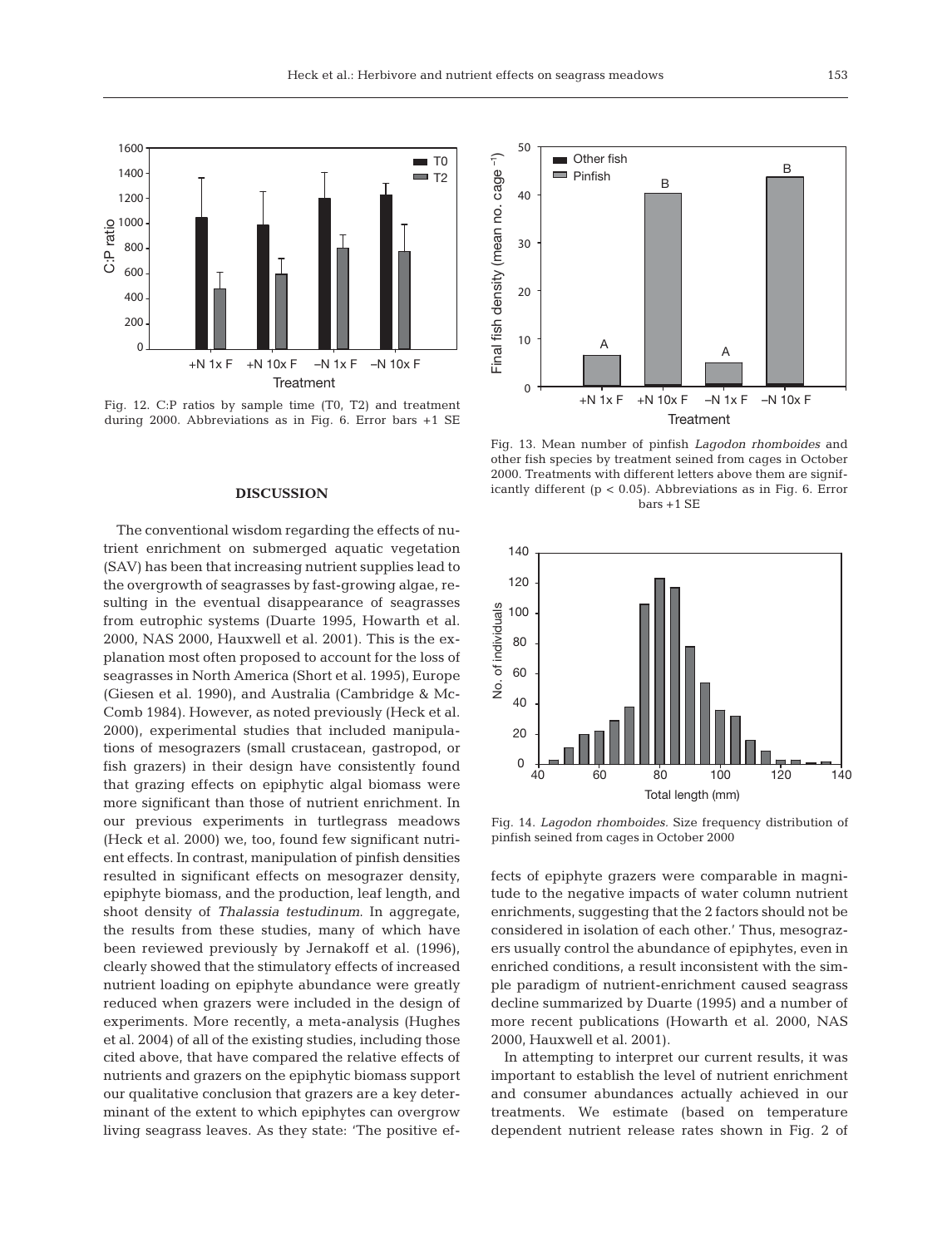Heck et al. 2000) that we delivered between 576 and 886 mmol dissolved inorganic nitrogen (DIN)  $m^{-2}$  d<sup>-1</sup> and 35 and 54 mmol P  $m^{-2}$  d<sup>-1</sup> to the  $+N$  treatments. These daily rates translate to annual loadings of around 210 to 323 mol DIN  $m^{-2}$  yr<sup>-1</sup> and 12.8 to 19.7 mol  $PO_4$  m<sup>-2</sup> yr<sup>-1</sup> and are much higher than those estimated for most of the major estuaries of the world, as well as those achieved in other seagrass nutrient enrichment studies, including our own (Table 2). While advection of nutrients from our experimental cages undoubtedly occurred, we believe that we were effective in delivering nutrients to our enrichment plots for the following reasons: (1) Big Lagoon is in a low energy environment with limited potential for water flow to remove nutrients from the enclosures (cf. Gorsline 1966); (2) placing the nutrient delivery tubes within the seagrass canopy ensured that nutrient release occurred in an area of very low flow (Koch 2001), and immediately adjacent to algal epiphytes; (3) water column nutrient concentrations were measurably increased; and (4) there was a substantial increase in nitrogen concentrations in *Halodule wrightii* leaves in +N treatments (Fig. 11). In addition, we also successfully maintained the pinfish treatments: Fig. 13 shows that densities in the pinfish addition treatment were significantly higher than those in the ambient density treatment, and only a small percentage were smaller than the mesh size of the enclosures. Thus, we did maintain the treatments as intended.

Although we did not observe simple trophic cascades, presumably because pinfish feed at several different trophic levels, the elevated pinfish density treatment did produce a number of consumer effects. For example, reductions in mean crustacean mesograzer densities were observed in the elevated pinfish treatment at the end of the experiment (Fig. 7), even though these differences were not significant. In addition, the high density fish enclosures showed reduced epiphyte chl *a* (Fig. 8). We believe that two factors account for this. First, omnivorous pinfish consume increasing amounts of plants, including epiphytes, as they grow (Stoner & Livingston 1984) and were likely to have been consuming substantial amounts of epiphytes during the latter part of the experiment. Second, pinfish also consume seagrass leaves once they grow beyond 100 mm SL (Luczkovich & Stellwag 1993), and a number of fish in our enclosures were large enough to be consuming shoalgrass at the end of the experiment (Fig. 14). Thus, pinfish could have consumed many of the older and more heavily epiphytized leaves, resulting in an increased relative abundance of young, unepiphytized leaves. And, as we observed, by feeding on leaves they probably also reduced the total number of leaves and biomass of shoalgrass in the +N enclosures by the end of the experiment (Fig. 9; see below).

With regard to nutrient effects on epiphytes, even though there were significantly more epiphytes (as indicated by chl *a* concentrations) in the nutrient enrichment treatments at the end of the experiments (due primarily to the  $+N$  1×F treatment; Fig. 8), the mean epiphyte abundance in the enriched treatments was actually lower at the end than it was at the beginning of the experiments. Thus, even though epiphyte chl *a* was elevated substantially compared to the start and middle of the experiment in the  $+N$  1 $\times$ F treatment, there was a large overall decrease in this treatment from the beginning to the end of the experiment. For this reason, it is difficult to see how epiphyte shading could have been solely responsible for the shoalgrass losses and decreased growth rates in the +N treatments, since there was no mean accumulation of epiphyte chl *a* by the end of the experiment, and values were at very low levels during the midpoint (Fig. 8).

As to why the nutrient enrichment enclosures contained lower shoalgrass biomasses than the unenriched enclosures if epiphyte shading is primarily not to blame, we offer two possibilities. One is that the nutrient additions themselves could have produced harmful effects on shoalgrass. This seems unlikely however, as Burkholder et al. (1994) showed that shoalgrass was quite tolerant of very high rates of water column nitrate loading, in contrast to eelgrass, whose growth was negatively affected by nitrate enrichment.

A second explanation, which we favor, is that pinfish and other small grazers such as amphipods fed at high rates on leaves with elevated nitrogen content, just as other fish, turtles, marine mammals, and small crustaceans have been shown to do (Williams 1987, Williams & Ruckelshaus 1993, McGlathery 1995, Preen 1995, Boyer et al. 2004, Goecker et al. 2005). The prevalence of preferential feeding on nutrient rich foods is well documented (see review by Cebrian 1999), and the discipline of ecological stoichiometry has generated many new and testable hypotheses about the manifold impacts that shifts in nutrient balance can have for consumers (Sterner & Elser 2002). In this study we loaded nutrients at much higher rates than in our previous experiments (Heck et al. 2000) and thereby increased leaf nitrogen content to very high levels. By doing this it seems that we were unintentionally inducing pinfish and small crustaceans to feed on the enriched seagrass leaves, which resulted in a different outcome than we obtained previously with lower leaf nitrogen concentrations. Thus we believe that the low shoalgrass biomass found in the enriched plots at the conclusion of the experiment resulted from preferential feeding on the nitrogen-rich leaves by the larger pinfish and the small crustaceans and not primarily as an indirect consequence of epiphytic algal overgrowth.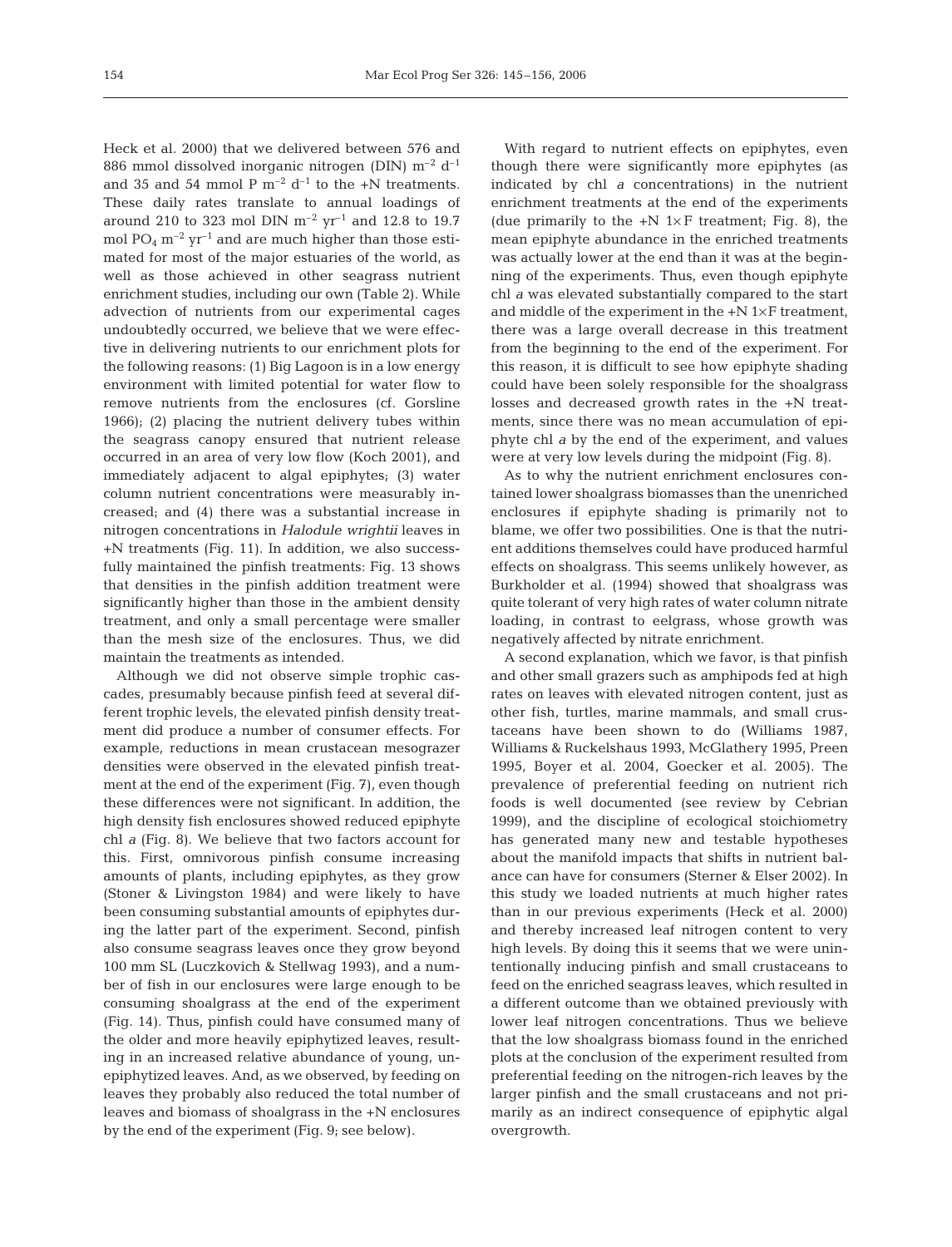We conclude by noting that the role of grazers in mediating the effects of eutrophication in seagrass meadows can vary greatly, especially for organisms like the pinfish, which switch from carnivory to herbivory during ontogeny. The complexities in the relationships among nutrients, algal and seagrass food quality, and grazers that we have observed indicate that there is still much to learn about the interacting effects of nutrient supplies and consumer effects in seagrass meadows. In particular, the occasions when enriching food items makes them more palatable to consumers injects additional complexity into understanding and predicting the effects of eutrophication in coastal waters.

*Acknowledgements.* We thank K. Kirsch, L. Gallagher, T. Berrell, D. Byron, and M. Ferdie along with a host of other graduate students, for help in field sampling and cage maintenance, and C. Wood for manuscript preparation. Support was provided by the Environmental Protection Agency, the Alabama Center for Estuarine Studies (ACES), the Dauphin Island Sea Lab, and the University of South Alabama. This is DISL Publication Number 383.

#### LITERATURE CITED

- Boyer KE, Fong P, Armitage AR, Cohen RA (2004) Elevated nutrient content of tropical macroalgae increases rates of herbivory in coral, seagrass and mangrove habitats. Coral Reefs 23:530–538
- Burkholder JM, Glasgow HB Jr, Cooke JE (1994) Comparative effects of water-column nitrate enrichment on eelgrass *Zostera marina*, shoalgrass *Halodule wrightii*, and widgeongrass *Ruppia maritima*. Mar Ecol Prog Ser 105: 121–138
- Cambridge ML, McComb AJ (1984) The loss of seagrasses in Cockburn Sound, Western Australia. I. The time course and magnitude of seagrass decline in relation to industrial development. Aquat Bot 20:229–243
- Cebrian J (1999) Patterns in the fate of production in plant communities. Am Nat 154:449–468
- Duarte CM (1995) Submerged aquatic vegetation in relation to different nutrient regimes. Ophelia 41:37–112
- Duffy JE, Richardson JP, Canuel EA (2003) Grazer diversity effects on ecosystem functioning in seagrass beds. Ecol Lett 6:637–645
- Gacia E, Littler MM, Littler DS (1999) An experimental test of the capacity of food web interactions (fish-epiphytes-seagrasses) to offset the negative consequences of eutrophication on seagrass communities. Estuar Coast Shelf Sci 48: 757–766
- Giesen WBJT, van Katwijk MM, den Hartog C (1990) Eelgrass condition and turbidity in the Dutch Wadden Sea. Aquat Bot 37:71–85
- Goecker ME, Heck KL Jr, Valentine JF (2005) Effects of nitrogen concentrations in turtlegrass *Thalassia testudinum* on consumption by the bucktooth parrotfish *Sparisoma radians*. Mar Ecol Prog Ser 286:239–248
- Gorsline DS (1966) Dynamic characteristics of west Florida Gulf coast beaches. Mar Geol 4:187–206
- Harlin MM, Thorne-Miller B (1982) Seagrass-sediment

dynamics of a flood-tidal delta in Rhode Island. Aquat Bot 14:127–138

- Hauxwell J, Cebrian J, Furlong C, Valiela I (2001) Macroalgal canopies contribute to eelgrass (*Zostera marina*) decline in temperate estuarine ecosystems. Ecology 82:1007–1022
- Heck KL Jr, Pennock JR, Valentine JF, Coen LD, Sklenar SA (2000) Effects of nutrient enrichment and small predator density on seagrass ecosystems: an experimental assessment. Limnol Oceanog 45:1041–1057
- Heck KL Jr, Hays CG, Orth RJ (2003) Critical evaluation of the nursery hypothesis for seagrass meadows. Mar Ecol Prog Ser 253:123–136
- Howarth R, Anderson D, Cloern J, Elfring C and 7 others (2000) Nutrient pollution of coastal rivers, bays and seas. Issues Ecol 7:1–15
- Hughes AR, Bando KJ, Rodriguez LF, Williams SL (2004) Relative effects of grazers and nutrients on seagrasses: a meta-analysis approach. Mar Ecol Prog Ser 282:87–99
- Huh SH (1984) Seasonal variations in populations of small fishes concentrated in shoalgrass and turtlegrass meadows. J Oceanol Soc Korea 19:44–55
- Jernakoff P, Brearley A, Nielsen J (1996) Factors affecting grazer-epiphyte interactions in temperate seagrass meadows. Oceanog Mar Biol Annu Rev 34:109–162
- Kjelson MA, Johnson GN (1978) Catch efficiencies of a 6.1 meter otter trawl for estuarine fish populations. Trans Am Fish Soc 107:246–254
- Koch EW (2001) Beyond light: physical, geological, and geochemical parameters as possible submersed aquatic vegetation habitat requirements. Estuaries 24:1–17
- Larkum AWD, Koop K (1997) Encore, algal productivity and possible paradigm shifts. Proc 8th Intl Coral Reef Symp 1:881–884
- Lotze HK, Worm B (2002) Complex interactions of climatic and ecological controls on macroalgal recruitment. Limnol Oceanogr 47:1734–1741
- Luczkovich JJ, Stellwag EJ (1993) Isolation of cellulolytic microbes from the intestinal tract of the pinfish, *Lagodon rhomboides*: size-related changes in diet and microbial abundance. Mar Biol 116:381–388
- McGlathery KJ (1995) Nutrient and grazing influences on a subtropical seagrass community. Mar Ecol Prog Ser 122: 239–252
- Miller MW, Hay ME, Miller SL, Malone D, Sotka EE, Szmant AM (1999) Effects of nutrients versus herbivores on reef algae: a new method for manipulating nutrients on coral reefs. Limnol Oceanogr 44:1847–1861
- NAS (National Academy of Sciences) (2000) Clean coastal waters: understanding and reducing the effects of nutrient pollution. National Academy Press, Washington, DC
- NSF (National Science Foundation) (2000) Ocean sciences at the new millennium. Proc Univ Corp Atmos Res Joint Office Sci Sup
- Neckles HA, Wetzel RL, Orth RJ (1993) Relative effects of nutrient enrichment and grazing on epiphyte macrophyte *(Zostera marina)* dynamics. Oecologia 93:285–295
- Nixon SW, Oviatt C, Frithsen J, Sullivan B (1986) Nutrients and productivity of estuaries and coastal marine ecosystems. J Limnol Soc S Afr 12:43–71
- Nixon S, Buckley B, Granger S, Bintz J (2001) Responses of very shallow marine ecosystems to nutrient enrichment. Human Ecol Risk Assess 7:1457–1481
- Orth RJ, Van Montfrans J (1987) Utilization of seagrass meadow and tidal marsh creek by blue crabs *Callinectes sapidus*. I. Seasonal and annual variations in abundance with emphasis on post-settlement juveniles. Mar Ecol Prog Ser 41:283–294